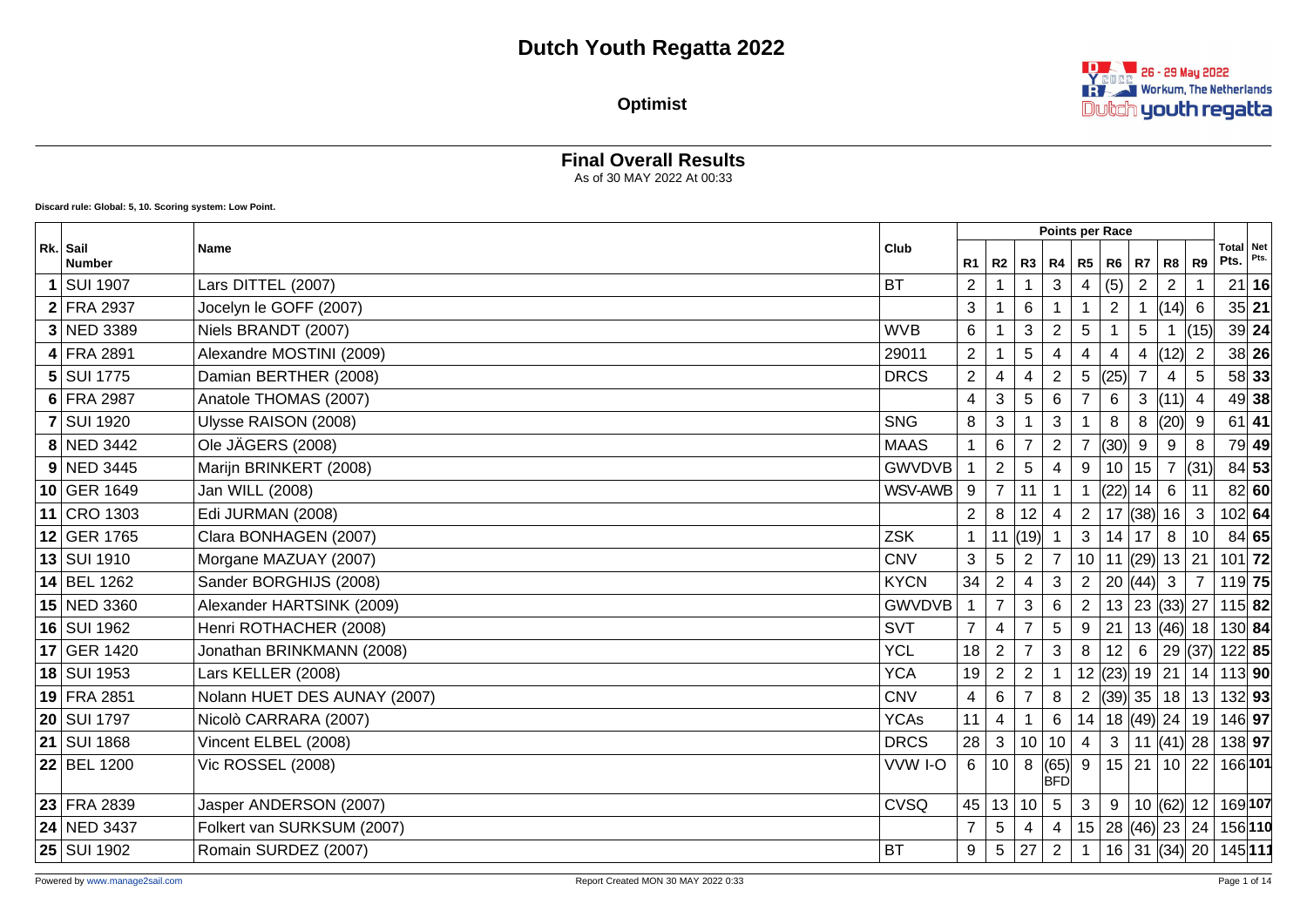

**Optimist**

|                           |                            | As of 30 MAY 2022 At 00:33 |                |                |                    |                   |              |                                                                |             |                |              |                                                         |         |
|---------------------------|----------------------------|----------------------------|----------------|----------------|--------------------|-------------------|--------------|----------------------------------------------------------------|-------------|----------------|--------------|---------------------------------------------------------|---------|
|                           |                            |                            |                |                |                    |                   |              | <b>Points per Race</b>                                         |             |                |              |                                                         |         |
| Rk. Sail<br><b>Number</b> | <b>Name</b>                | Club                       | R1             | R2             |                    | R3   R4   R5   R6 |              |                                                                | R7 R8 R9    |                |              | Total Net<br>Pts.                                       | Pts.    |
| <b>26 AUT 187</b>         | Keno PULTE (2007)          | <b>CYC</b>                 | <b>UFD</b>     | (65) 12        | 13                 | 11                | $\mathbf{3}$ |                                                                | 19 16 15 23 |                |              |                                                         | 177112  |
| <b>27 NED 3403</b>        | Mees GROOT NUELEND (2008)  | GWVDVB                     |                | 13 11          | 6                  | $\overline{7}$    | 11           | $\overline{7}$                                                 |             |                | $(45)$ 26 33 |                                                         | 159 114 |
| 28 GER 1456               | Nick PLINKE (2007)         | <b>SCMO</b>                | $\overline{5}$ | 5              | 11                 | 16                | 6            | $\left  \frac{32}{20} \right  20 \left  27 \right  25 \right $ |             |                |              |                                                         | 147 115 |
| 29 SUI 1888               | Shari CARRARA (2007)       | <b>YCAs</b>                | 5              | 6              | 3                  | 9                 | 5            | 27                                                             |             |                | 39 31 (44)   | 169 125                                                 |         |
| 30 SUI 1929               | Charlotte SIRET (2007)     | <b>CNM</b>                 | 3              | 13             | $\,6\,$            | 11                |              | 20 (41)  28   32   16                                          |             |                |              | 170 129                                                 |         |
| 31 CRO 1286               | Ema GRABAR (2009)          |                            | 4              | 9              | 13                 | 8                 |              | $8 \mid 33 \mid (48) \mid 28 \mid 36 \mid$                     |             |                |              | 187 139                                                 |         |
| 32 SUI 1971               | Tino DURRER (2008)         | <b>DRCS</b>                | $\overline{4}$ | $\overline{7}$ | 10                 |                   |              | $15 16 $ (56) 27 51 17                                         |             |                |              | 203 147                                                 |         |
| 33 SUI 1948               | Mark BENCZUR (2008)        | <b>BT</b>                  | $\overline{7}$ | 11             | $\mathbf{3}$       | 10 <sup>1</sup>   |              |                                                                |             |                |              | 5   43   40   30   (48)   197   149                     |         |
| 34 SUI 1966               | Eivinn LOFTERØD (2010)     | <b>DRCS</b>                | 14             | 29             | 15                 |                   |              | 13   12   (50)   30                                            |             | 5 <sub>5</sub> |              | 34 202 152                                              |         |
| 35 FRA 2811               | Sarah JANNIN (2007)        | <b>LCCSV</b>               |                | 17 14          | $5\phantom{.0}$    |                   |              |                                                                |             |                |              | 10 17 26 22 45 50 206 156                               |         |
| 36 FRA 2945               | Bertille POSTEL (2008)     | 76025                      | 11             | 15             | 9                  | 9                 |              |                                                                |             |                |              | 11 35 37 (55) 29 211 156                                |         |
| 37 GER 1099               | Charlotte FROBENIUS (2010) | <b>BSV</b>                 | 27             | 6              | 17                 | $\overline{7}$    |              |                                                                |             |                |              | 12 36 34 19 (41) 199 158                                |         |
| 38 NED 3449               | Max JANSEN (2008)          | <b>GWVDVB</b>              |                | 15 12          | 27                 |                   |              |                                                                |             |                |              | $13 19 $ (54) 18 25 30 213 159                          |         |
| 39 NED 3333               | Maurits MELENS (2010)      | <b>WVA</b>                 | 25             | 7              | 6                  | 11                |              | $15 \mid 44 \mid (60) \mid 39 \mid 26 \mid$                    |             |                |              | 233 173                                                 |         |
| 40 SUI 1943               | Jacob Ryu BRÜNDLER (2009)  | <b>SCE</b>                 | 5              |                | (65)<br>ÙFD        |                   |              |                                                                |             |                |              | 13 14 37 33 22 46 239 174                               |         |
| 41 FRA 2968               | Alexandre VIDAL (2008)     |                            | 21             | 16             | 21                 | 9                 |              |                                                                |             |                |              | 16 (49) 12 49 32 225 176                                |         |
| 42 NED 3446               | Amber KNAPE (2009)         | <b>KWVL</b>                | 21             | 21             | $\overline{4}$     | $\overline{7}$    |              |                                                                |             |                |              | 11   34 $ (47)$ 37   42   224 177                       |         |
| 43 NED 3431               | Keet van SPIJKER (2008)    | <b>WVB</b>                 |                | 12 18          | 10                 | 19                |              |                                                                |             |                |              | 13 29 36 63 43 243 180                                  |         |
| 44 NED 3455               | Maud van ROOIJ (2009)      | <b>MAAS</b>                | 9              | 15             | 8                  | 8                 |              |                                                                |             |                |              | $6$ (57) 51 36 51 241 184                               |         |
| 45 SUI 1862               | Svenja MÜLLER (2008)       | <b>DRCS</b>                | 3              |                | $ 12 $ (65)<br>UFD | $12 \mid 7$       |              |                                                                |             |                |              | 38   57   17   40   251   186                           |         |
| 46 FRA 2983               | Justine BARBARIN (2009)    | <b>CNV</b>                 |                | 10 20          | 11                 |                   |              |                                                                |             |                |              | 14   19 (63) 24   44   45   250 187                     |         |
| 47 FRA 3010               | Robin FAUGOUT (2010)       | <b>HAVRE</b>               | 8              |                |                    |                   |              |                                                                |             |                |              | 17   19   17   16  (52)  26   52   35   242  <b>190</b> |         |
| 48 SUI 1933               | Elinor GRANT (2009)        | <b>DRCS</b>                |                | 14 30          |                    |                   |              |                                                                |             |                |              | 12   15   10   31   25   (57)   56   250   193          |         |
| 49 NED 3412               | Feline van EDE (2007)      | <b>KWVL</b>                |                | 18 20          | 2                  | 5 <sup>5</sup>    |              |                                                                |             |                |              | 13 46 42 54 61 261 200                                  |         |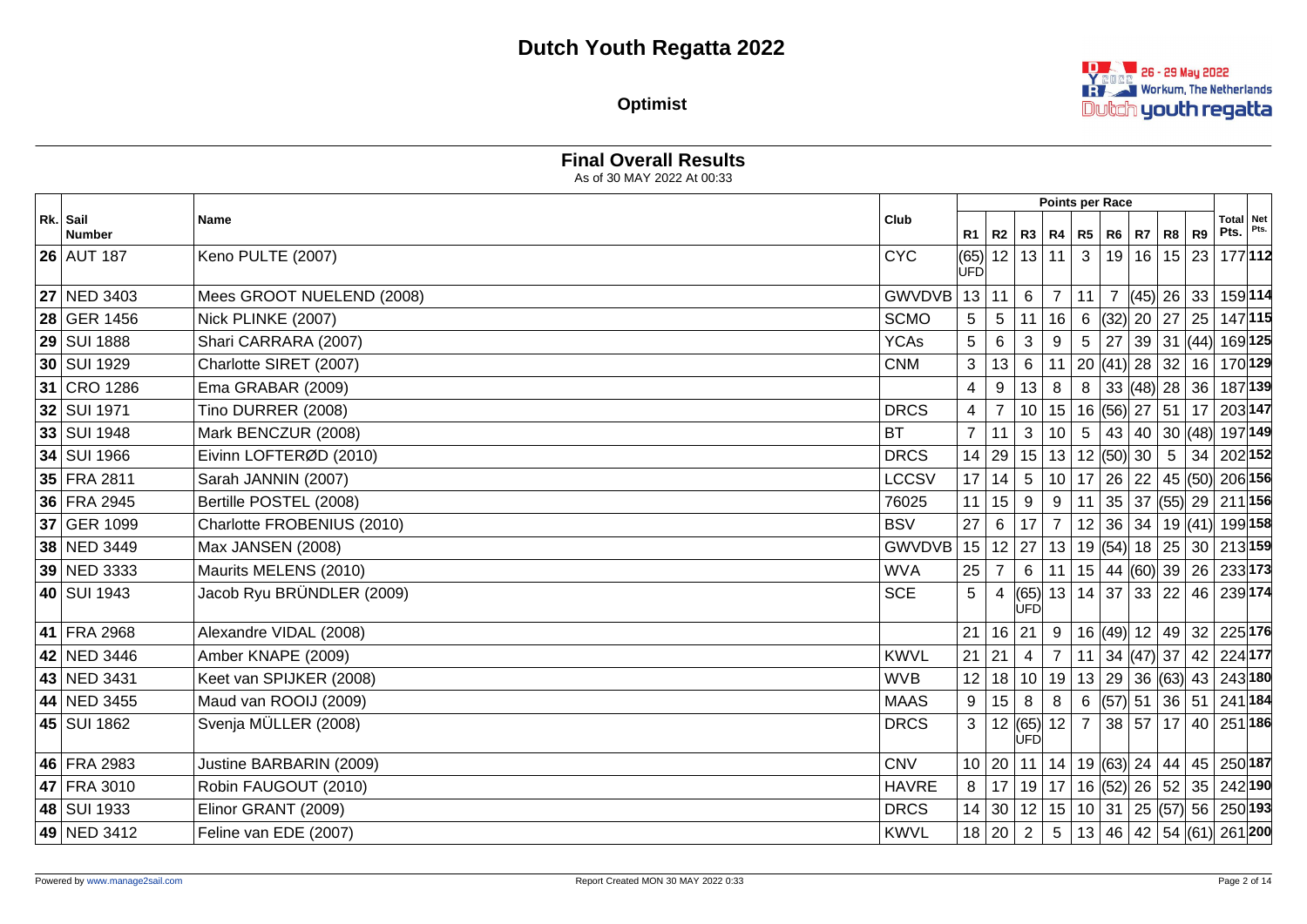**DEALER** 26 - 29 May 2022 **REVER Workum, The Netherlands** Dutch youth regatta

**Optimist**

|                    | As of 30 MAY 2022 At 00:33    |                |                    |                  |                |                  |                |                  |                |                |                                                                                  |                   |         |
|--------------------|-------------------------------|----------------|--------------------|------------------|----------------|------------------|----------------|------------------|----------------|----------------|----------------------------------------------------------------------------------|-------------------|---------|
|                    |                               |                |                    |                  |                |                  |                | Points per Race  |                |                |                                                                                  |                   |         |
| Rk. Sail<br>Number | <b>Name</b>                   | Club           | R1                 | R2               | <b>R3</b>      |                  | R4   R5   R6   |                  | R7             | R8 R9          |                                                                                  | Total Net<br>Pts. | Pts.    |
| 50 SUI 1865        | Luna ZUEGER (2007)            | <b>DRCS</b>    | $\overline{7}$     | 15               | 20             | 12               |                | 13 48 (54) 42 53 |                |                |                                                                                  | 264 210           |         |
| 51 SUI 1795        | Kairi RÖSTI (2007)            | <b>CNV</b>     | 12                 | 10               | 16             | $5\overline{)}$  |                |                  |                |                | $\mid$ 22 $\mid$ 51 $\mid$ (55) $\mid$ 47 $\mid$ 49 $\mid$ 267 $\mid$ 212 $\mid$ |                   |         |
| 52 CRO 1290        | Maro BRATONJA (2008)          |                | 20                 | 15               | 16             |                  |                |                  |                |                | 18   10   47   52   35   (62)   275   213                                        |                   |         |
| 53 NED 3321        | Son WEIR (2008)               | GWVDVB 10 (65) |                    | <b>DSQ</b>       | $\overline{2}$ | 6                | 3              |                  |                |                | 24 53 56 65 284 219 <br><b>DNC</b>                                               |                   |         |
| 54 FRA 2846        | Océane CHINOT (2008)          |                | 16                 | 13               | 9              |                  | 20 21          |                  |                |                | 45 43 53 (58) 278 220                                                            |                   |         |
| 55 SUI 1973        | Edward HIRSCH (2010)          | <b>SNG</b>     | 9                  | 14               | 20             |                  |                |                  |                |                | 20   43 $ (60)$ 32   43   39                                                     | 280 220           |         |
| 56 SUI 1858        | Theodor KOWALEWSKY (2007)     | <b>BSC</b>     | 30                 | 17               | 17             |                  |                |                  |                |                | 10   18   42   41   50   (57)   282   225                                        |                   |         |
| 57 FRA 2580        | Chloé CHARPIN (2008)          | <b>CARAN</b>   |                    | 15 29            | 14             |                  |                |                  |                |                | 15   11   55   50   38   (59)   286   227                                        |                   |         |
| 58 FRA 2896        | Simon PRENVEILLE (2007)       |                | 39                 |                  | 19 15          |                  |                |                  | UFD            |                | 13   14   40   (65)   40   47   292   227                                        |                   |         |
| 59 BEL 1253        | Lotte MEYNEN (2008)           | <b>WSKLUM</b>  | 27                 | 9                | 8              |                  |                |                  |                |                | $14$   17 (61) 56   61   38   291   230                                          |                   |         |
| 60 NED 3444        | Arne BRINKERT (2009)          | GWVDVB 28      |                    | 14               | 13             | 20               | $8\phantom{1}$ |                  |                |                | $ 53 $ (61) 59 52 308 247                                                        |                   |         |
| 61 FRA 2063        | Clara CHARPIN (2009)          | CARAN          | 6                  | 16               | 23             |                  |                |                  |                |                | $19$   17 (59) 58   58   54                                                      | 310 251           |         |
| 62 SUI 1863        | Tristan SCHNITZER (2007)      | <b>CVVT</b>    | 10 <sup>1</sup>    | 10               | 9              | <b>BFD</b>       |                |                  |                |                | $ (65) $ 13   58   62   48   55   330   265                                      |                   |         |
| 63 NED 3418        | Emilie LANDÉN (2010)          | <b>GWVDVB</b>  | $6^{\circ}$        | 18               | 21             |                  |                |                  |                |                | 24   20   (62)   59   60   60                                                    |                   | 330 268 |
| 64 NED 3402        | Jules BURNABY LAUTIER (2007)  | GWVDVB 22      |                    | (65)<br> BFD     | 18             | 9                | 6              |                  | 65 65 65 65    |                | DNC DNC DNC DNC                                                                  |                   | 380315  |
| 65 FRA 2957        | Thélio GIANNANTONI (2008)     |                | (5)                | $\mathbf{3}$     | $\mathbf{1}$   | 65<br><b>DNE</b> | $\overline{4}$ | $\overline{1}$   | $\overline{1}$ | $\overline{2}$ |                                                                                  |                   | 83 78   |
| 66 NED 3351        | Fenna de VRIES (2007)         | <b>WSH</b>     |                    | $(34)$   28   11 |                |                  | 16 18          | 8                | $\overline{4}$ | 5              | 10                                                                               |                   | 134 100 |
| 67 SUI 1974        | Leanne TURRIN (2009)          | <b>DRCS</b>    | (65)<br><b>UFD</b> | 16               | 65<br>DSQ      | 8                | 6              | 3                | $\overline{2}$ | $\mathbf{1}$   | $\overline{2}$                                                                   |                   | 168 103 |
| 68 FRA 2470        | Belles VALENTIN (2010)        |                | 26                 | 25               |                | 21  (31)  8      |                | $5\phantom{.0}$  | 15             | $\mathbf{3}$   | $\overline{4}$                                                                   |                   | 138 107 |
| 69 GER 1310        | Lasse WEIGT (2007)            | SCSI           |                    | $(28)$ 25        | 8 <sup>1</sup> |                  | 22 28          | $\overline{2}$   | $\mathbf{3}$   | $9\,$          | 18                                                                               |                   | 143 115 |
| 70 BEL 1174        | Michiel de PELSMAEKER (2009)  | <b>NWV</b>     | (36) 8             |                  | 28             |                  |                | 21   22   20     | 5 <sup>5</sup> | 13             | 3                                                                                |                   | 156 120 |
| 71 NED 3341        | Sebastiaan van OFWEGEN (2008) | <b>WVB</b>     | <b>UFD</b>         | $(65)$   20   20 |                |                  | 18 18          | $6\phantom{.}6$  | 27             | 4              | 9                                                                                |                   | 187 122 |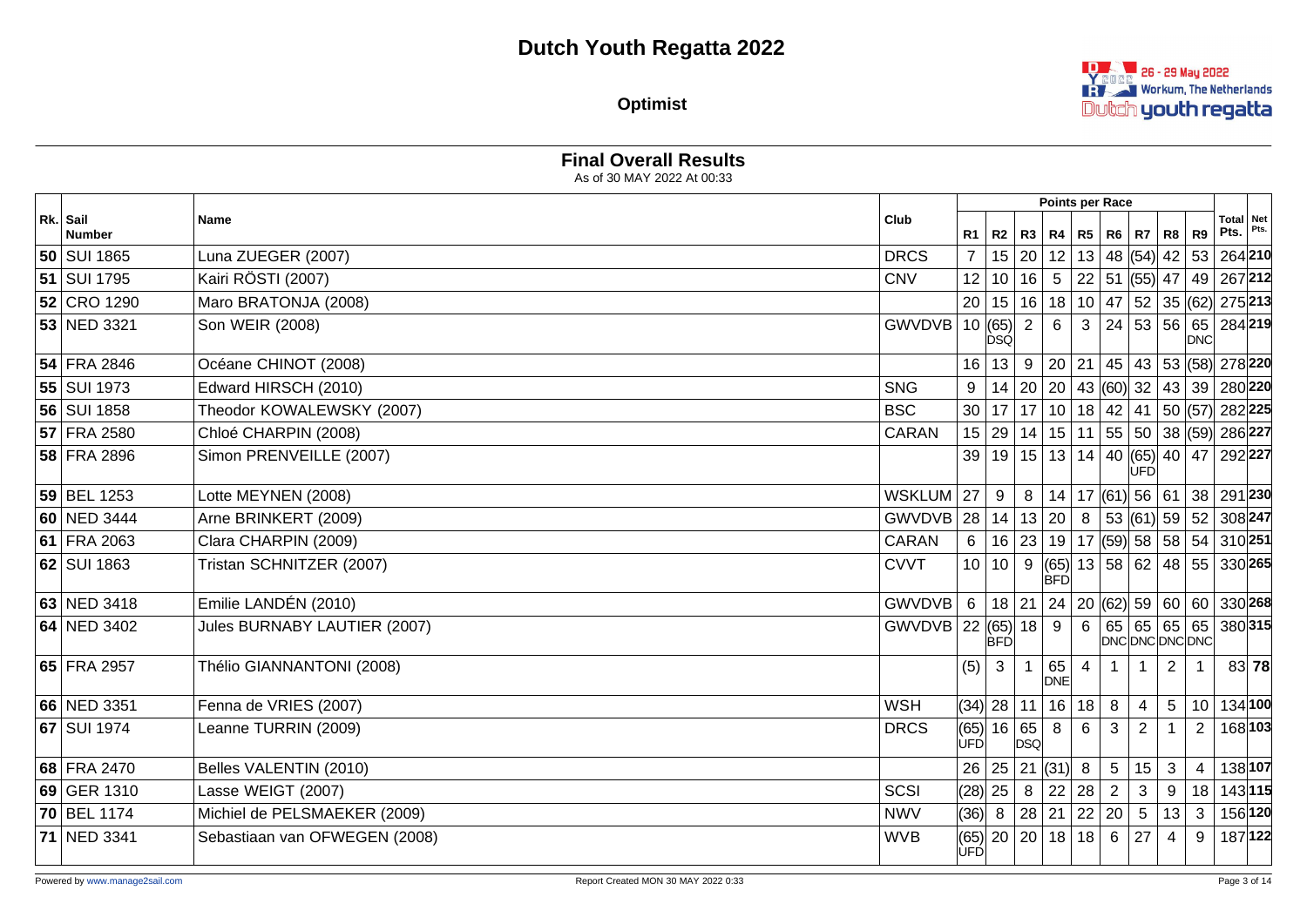**Decision 26 - 29 May 2022 REVER Workum, The Netherlands** Dutch youth regatta

**Optimist**

|                           | <b>Final Overall Results</b><br>As of 30 MAY 2022 At 00:33 |             |      |              |            |                                             |                |              |                     |    |                                                        |  |
|---------------------------|------------------------------------------------------------|-------------|------|--------------|------------|---------------------------------------------|----------------|--------------|---------------------|----|--------------------------------------------------------|--|
|                           |                                                            |             |      |              |            | Points per Race                             |                |              |                     |    |                                                        |  |
| Rk. Sail<br><b>Number</b> | Name                                                       | Club        |      | R1   R2      |            | R3   R4   R5                                |                | R6   R7   R8 |                     | R9 | Total Net<br>Pts.                                      |  |
| 72 FRA 2982               | Petronille LESCANNE (2009)                                 | 76025       | 19   | 19 14        |            | 17 20                                       | 9              |              | 13  (27)  12        |    | 150 123                                                |  |
| 73 SUI 1805               | Mattys BURMEISTER (2007)                                   | <b>CNP</b>  | (33) | 8            | 9          | 29 21                                       |                |              | $11$   12   12   27 |    | 162 129                                                |  |
| 74 BEL 1213               | <b>Juul BUYS (2008)</b>                                    | <b>NWV</b>  |      | 30 23 38     |            | 12 7                                        |                |              | $10$ (45) 16 5      |    | 186 141                                                |  |
| 75 FRA 3009               | Jeanne AMIRAULT (2009)                                     | 76025       |      | 20 25        |            | 16 24 9                                     |                |              |                     |    | 12   18 $ (44)$   19   187   143                       |  |
| 76 NED 3400               | Beerd-Luuk SPIJKERVET (2009)                               | <b>KWS</b>  |      | 17 26        |            | 13 24 15                                    |                |              |                     |    | 16 20 (28) 14 173 145                                  |  |
| 77 NED 3454               | Merijn DAM (2009)                                          | <b>WVB</b>  |      | $(29)$ 22    | 24         | 16 24                                       | 26             | 19           | 6                   | 13 | 179150                                                 |  |
| 78 FRA 265                | Raphaëlle KIMBEL (2009)                                    | 76025       |      |              |            | 23 16 16 18 32 19                           |                |              | 9   26   29         |    | 188∣156∣                                               |  |
| 79 FRA 2986               | Vincent SIOU (2010)                                        | CARAN       |      |              |            | (30)  24   23   11   17   24   14   20   23 |                |              |                     |    | $ 186 $ 156                                            |  |
| 80 CRO 1107               | Luka PAHLJINA (2008)                                       |             | 21   | 9            | <b>DNF</b> | (65)  26   23                               | 13             | 8            |                     |    | 46 11 222 157                                          |  |
| 81 GER 1376               | Finn Árpád WEIGT (2008)                                    | SCV         |      |              |            |                                             |                |              |                     |    | (31)  13   18   30   15   22   29   11   21   190 159  |  |
| 82 NED 3411               | Teije van EDE (2008)                                       | <b>KWVL</b> |      |              |            | $15$  11   26   19   30   25   28   (51)  6 |                |              |                     |    | $ 211 $ 160                                            |  |
| 83 BEL 1188               | Thorvald SERGEYS (2008)                                    | <b>RBSC</b> |      | 29 17        | 14         | $(65)$ 23<br><b>BFD</b>                     | $\overline{4}$ |              |                     |    | 10 25 39 226 161                                       |  |
| 84 FRA 2847               | Alexis WESEMANN (2008)                                     |             |      |              |            | 20 (46) 12 14 24 36 25                      |                |              | $\overline{7}$      |    | 25 209 163                                             |  |
| 85 FRA 2832               | Capucine DELTEL (2009)                                     |             |      |              |            |                                             |                |              |                     |    | 13 27 24 23 29 15 21 (37) 16 205 168                   |  |
| 86 NED 2964               | Dirk LOUWRIER (2010)                                       | <b>WVB</b>  |      |              |            |                                             |                |              |                     |    | 8 (43) 20 27 10 29 35 19 22 213 170                    |  |
| 87 SUI 1977               | André SOROKIN (2009)                                       | <b>SNG</b>  |      |              |            |                                             |                |              |                     |    | 14 31 24 25 18 33 16 10 35 206 171                     |  |
| 88 SUI 1817               | Florian TIBALDO (2008)                                     | <b>CVLL</b> |      | $16$ 31 34   |            | 18 29 14                                    |                |              |                     |    | 7 (42) 26 217 175                                      |  |
| 89 GER 1269               | Frederik HEISTERKAMP (2008)                                | <b>SVG</b>  |      | $31 \mid 22$ |            | 19 34 21                                    |                | 39  (40)     | -8                  | 8  | 222182                                                 |  |
| 90 NED 3451               | Laurens BIJLSMA (2008)                                     | <b>KWVL</b> |      |              |            | 33 18 17 12 26                              |                |              |                     |    | 7 (53) 22 50 238 185                                   |  |
| <b>91 SUI 1713</b>        | Lewin MUSTER (2007)                                        | <b>YCB</b>  |      |              |            | 23 28 29 25 28 27                           |                |              |                     |    | 11   14 $ (41)$ 226 185                                |  |
| 92 SUI 1570               | Lewin LIATARD (2009)                                       | <b>CNP</b>  |      | 35 27        |            | 15   21   34   21                           |                |              |                     |    | $6 \mid 29 \mid (40) \mid 228 \mid 188$                |  |
| 93 GER 1655               | Johanna BRINKMANN (2010)                                   | <b>YCL</b>  | 27   |              |            | 10 15 31 25 65 34 21                        | UFD            |              |                     |    | $30 258 $ 193                                          |  |
| 94 BEL 1187               | Quinten OPSTAELE (2007)                                    | <b>NWV</b>  |      |              |            |                                             |                |              |                     |    | (32) 21   23   25   29   32   31   23   15   231   199 |  |
| 95   SUI 1900             | Andrea VITALI (2009)                                       | <b>CVLL</b> |      |              |            |                                             |                |              |                     |    | 18 21 14 33 28 35 (59) 24 28 260 201                   |  |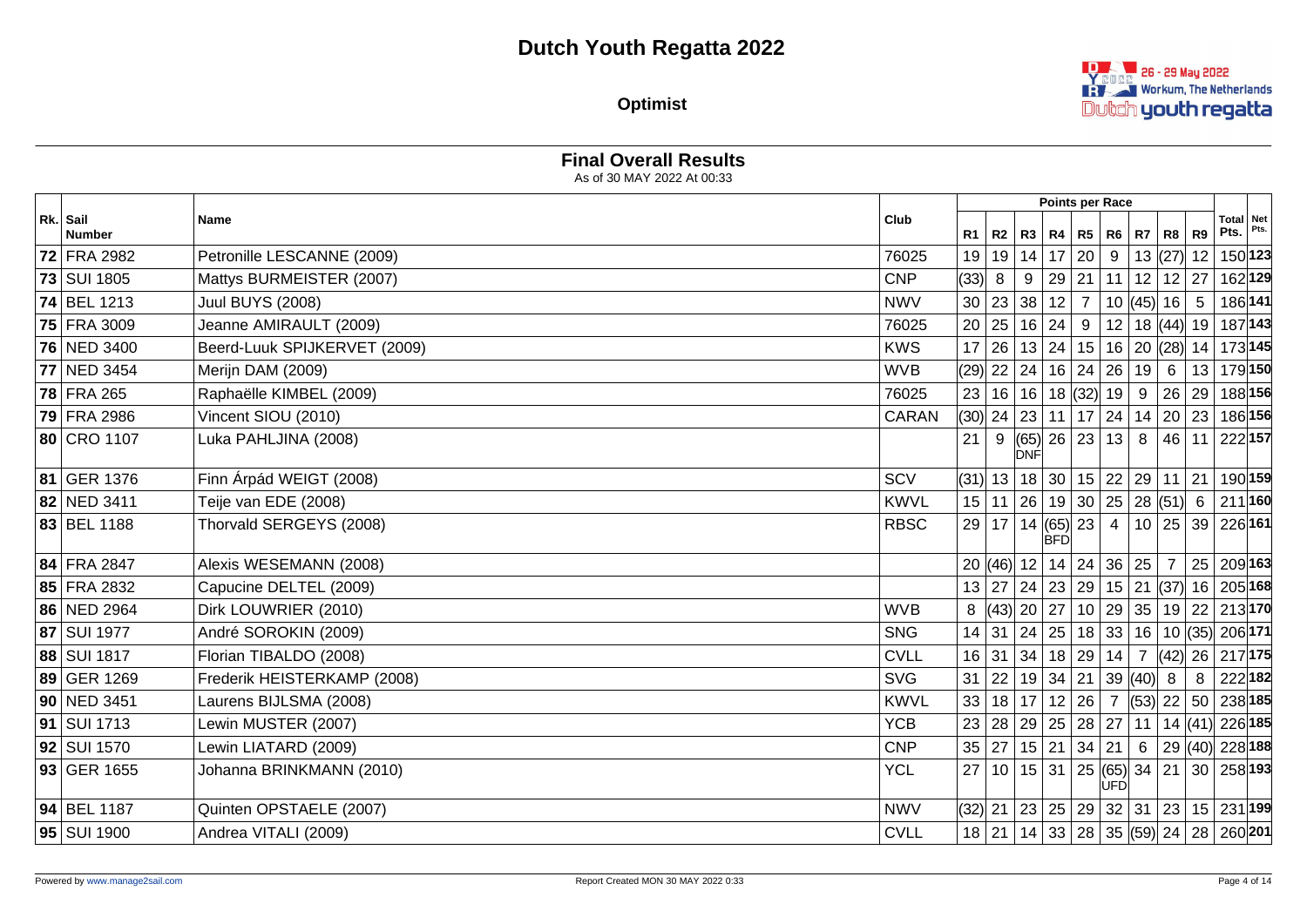**Decision 26 - 29 May 2022 RAY Workum, The Netherlands** Dutch youth regatta

**Optimist**

|                           | As of 30 MAY 2022 At 00:33  |                               |                      |            |                                                                                |            |                     |              |                |                                                                                                        |         |
|---------------------------|-----------------------------|-------------------------------|----------------------|------------|--------------------------------------------------------------------------------|------------|---------------------|--------------|----------------|--------------------------------------------------------------------------------------------------------|---------|
|                           |                             |                               |                      |            |                                                                                |            | Points per Race     |              |                |                                                                                                        |         |
| Rk. Sail<br><b>Number</b> | Name                        | Club                          | R1                   |            | R2   R3   R4   R5                                                              |            |                     | R6   R7   R8 | R9             | Total Net<br>Pts.                                                                                      |         |
| 96 NED 3278               | Quinten PIETERS (2010)      | <b>WVW</b>                    |                      |            | 15 19 22                                                                       |            | $14$ 32 38 (41) 31  |              |                | 32 244 203                                                                                             |         |
| 97 SUI 1957               | Yann van de VYVER (2009)    | <b>SNG</b>                    |                      |            | $12   22   25   28   26   (50)   39   47$                                      |            |                     |              | $\overline{7}$ |                                                                                                        | 256 206 |
| 98 GER 1258               | Ben SEIGWASSER (2008)       | <b>SVG</b>                    |                      |            |                                                                                |            |                     |              |                | 36 (42) 35 26 19 18 42 18 20 256 214                                                                   |         |
| 99 NED 3440               | Joost PFEIFFER (2010)       | <b>KNZRV</b>                  |                      |            |                                                                                |            |                     |              |                | $32   20   18   22   20   41   32   30   (53)   268   215$                                             |         |
| 100 FRA 2944              | Tugdual BRAND-GAZEAU (2010) | 76010<br>SRHavre              | 8                    |            |                                                                                |            |                     |              |                | 23 22 16 33 40 44 32 49 267 218                                                                        |         |
| 101 FRA 2969              | Marin ROSSIGNOL (2009)      | <b>CNREN</b>                  |                      |            | 17 18 34                                                                       |            |                     |              |                | 22   14   28   33   55  (56)  277 221                                                                  |         |
| 102 SUI 1866              | Luis ALLAMAND (2008)        | <b>DRCS</b>                   |                      |            |                                                                                |            |                     |              |                | 22   19   18   21   26   (47)   26   45   46   270   223                                               |         |
| 103 GER 1736              | Bent Clemens BAAR (2010)    | <b>SVG</b>                    | 41                   | 27         |                                                                                |            |                     |              |                | $\vert$ 17 $\vert$ 30 $\vert$ 24 $\vert$ (45) $\vert$ 38 $\vert$ 33 $\vert$ 17 $\vert$ 272 $\vert$ 227 |         |
| 104 FRA 2993              | Agathe SAUGE-MERLE (2009)   |                               | 41                   | $\vert$ 24 | 21                                                                             |            |                     |              |                | <sup> </sup> 17   16  (48)  37   38   34   276 <b> 228</b>                                             |         |
| 105 FRA 2783              | Victoire PAPIN (2008)       | <b>CNREN</b>                  |                      |            |                                                                                |            |                     |              |                | 23 23 25 37 31 34 23 34 68 28 230                                                                      |         |
| 106 NED 3432              | Faye STRONK (2009)          | <b>WVB</b>                    |                      |            |                                                                                |            |                     |              |                | 11   23   19   17   34   49   (52)   36   44   285   233                                               |         |
| 107 SUI 1844              | Camille VALLOTTON (2009)    | <b>CVVT</b>                   |                      |            | 29 34 22                                                                       |            |                     |              |                | 19   19   31  (50) 40   48   292 242                                                                   |         |
| 108 NED 3382              | Hugo TIGGELHOVEN (2009)     | <b>WVB</b>                    |                      |            | 12 35 26                                                                       | <b>ÚFD</b> | 28(65) 17   43   17 |              | <b>BFD</b>     | 65   308 <b>243</b>                                                                                    |         |
| 109 SUI 1964              | Noah STREMPFER (2008)       | <b>SCR</b>                    | 22                   | 9          | ÙFD                                                                            |            |                     |              |                | $ (65) $ 32   27   37   48   48   24   312 247                                                         |         |
| 110 FRA 2909              | Sixtine SAUGE-MERLE (2009)  | 78012                         |                      |            |                                                                                |            |                     |              |                | 19 31 24 32 37 46 22 (50) 37 298 248                                                                   |         |
| 111 CRO 1299              | Ricardo JURETIC (2009)      |                               | 26                   |            | 28 28 3                                                                        |            |                     |              |                | 23 31 42 36 (53) 52 319 266                                                                            |         |
| 112 CRO 1275              | Ivano KAIC (2010)           | <b>PULA</b><br><b>CROATIA</b> |                      |            |                                                                                |            |                     |              |                | 17 39 38 46 22 60 60 15 33 330 270                                                                     |         |
| 113 NED 3429              | Olivier de MUNNIK (2009)    | <b>KWVL</b>                   |                      | <b>DNŚ</b> |                                                                                |            |                     |              |                | 22 (65) 30 23 30 54 17 49 47 337 272                                                                   |         |
| 114 CRO 1287              | Marko PULJIZ (2009)         |                               | (65) 8<br><b>ÚFÓ</b> |            |                                                                                |            |                     |              | DNC DNC        | 12 52 12 30 30 65 65 339 274                                                                           |         |
| 115 SUI 1972              | Alina DURRER (2010)         | <b>DRCS</b>                   | 11                   |            | $\vert$ 29 $\vert$ 29 $\vert$ 35 $\vert$ 27 $\vert$ (59) $\vert$ 55 $\vert$ 57 |            |                     |              |                | 31 333 274                                                                                             |         |
| 116 SUI 1963              | Simon BÉGUELIN (2009)       | <b>SVT</b>                    | 27                   |            | $\sqrt{24}\sqrt{36}\sqrt{36}\sqrt{25}\sqrt{57}\sqrt{51}\sqrt{41}$              |            |                     |              |                | 38 335 278                                                                                             |         |
| 117 SUI 1662              | Julien BESCH (2008)         | <b>RCO</b>                    |                      |            |                                                                                |            |                     |              |                | 25 31 28 21 27 (61) 46 58 43 340 279                                                                   |         |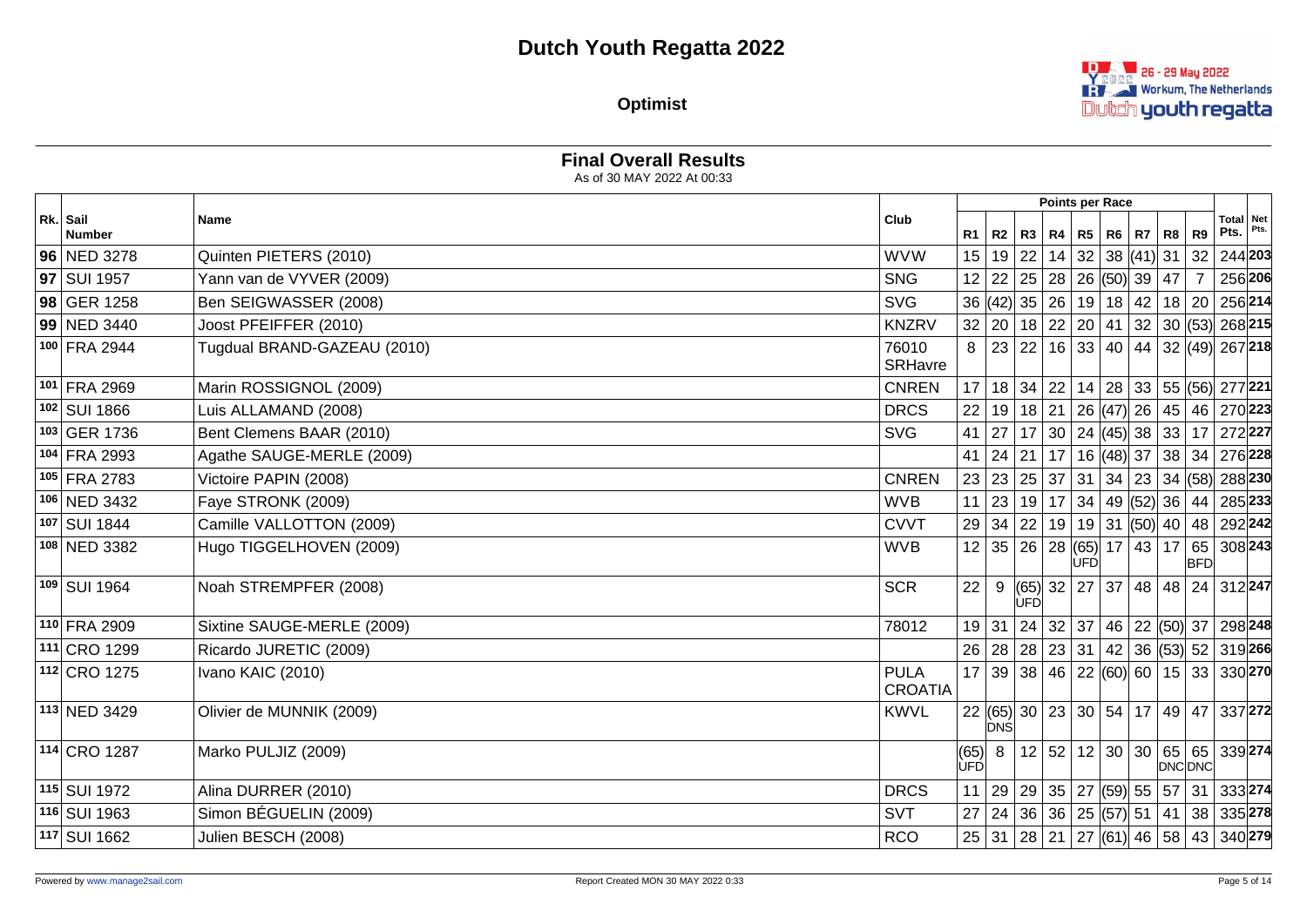**D. 26 - 29 May 2022 REVER Workum, The Netherlands** Dutch youth regatta

**Optimist**

|                           | <b>Final Overall Results</b><br>As of 30 MAY 2022 At 00:33 |               |    |       |                                                          |         |                   |                |                     |                |                     |                        |         |
|---------------------------|------------------------------------------------------------|---------------|----|-------|----------------------------------------------------------|---------|-------------------|----------------|---------------------|----------------|---------------------|------------------------|---------|
|                           |                                                            |               |    |       |                                                          |         | Points per Race   |                |                     |                |                     |                        |         |
| Rk. Sail<br><b>Number</b> | <b>Name</b>                                                | Club          | R1 | R2    |                                                          | R3   R4 |                   |                | R5   R6   R7   R8   |                | <b>R9</b>           | Total Net<br>Pts. Pts. |         |
| 118 SUI 1919              | Andrea AVITABILE (2009)                                    | <b>CVLL</b>   | 13 | 46    |                                                          | 33 32   |                   |                | 32   53   (54)   35 |                | 36                  | 334 280                |         |
| 119 SUI 1924              | Anna DEURING (2009)                                        | <b>ZSC</b>    | 36 |       | 30   23   28   32  (52)  49   43   42   335  <b>283</b>  |         |                   |                |                     |                |                     |                        |         |
| 120 SUI 1904              | Leonardo FRAVETTO SOLARI (2010)                            | <b>CVLL</b>   |    |       | 25 26 27 26 23 56 47 54 (57) 341 284                     |         |                   |                |                     |                |                     |                        |         |
| 121 BEL 1131              | Mats de BRUYNE (2009)                                      | <b>VVW GA</b> |    |       | 32 29 65 20 25 23 65 39 55 353 288<br>ÙFĎ                |         |                   |                | UFD                 |                |                     |                        |         |
| 122 GER 1379              | Lea Marie WINKLER (2009)                                   | <b>SVG</b>    |    |       | 19   14   30   15   23   (65)   65   65   65   361   296 |         |                   |                |                     |                | <b>DNCDNCDNCDNC</b> |                        |         |
| 123 CRO 1289              | Alexandra IVANOVA (2010)                                   |               | 24 |       | 35   33   31   27   51  (58)  52   51   362  <b>304</b>  |         |                   |                |                     |                |                     |                        |         |
| 124 SUI 1859              | Tenma RÖSTI (2009)                                         | <b>CNV</b>    |    |       | 13 32 (65) 27 34 43 57 56 45 372 307<br>DNF              |         |                   |                |                     |                |                     |                        |         |
| 125 CRO 1298              | Luka SMOKROVIC (2009)                                      |               |    | 16 37 | $ (65) $ 37   25   44   56   59   54   393   328<br>DNF  |         |                   |                |                     |                |                     |                        |         |
| 126 SUI 1951              | Martin le ROY (2009)                                       | <b>SNNY</b>   |    | 10 17 | (65) 27<br><b>DNF</b>                                    |         | UFD               |                | 65 58 24            | 65             | DNC DNC             | 65 396 331             |         |
| 127 NED 3349              | Tijl BERLAGE (2009)                                        | GWVDVB        |    |       | 30 34 22                                                 | 32      | 39                |                |                     |                | <b>DNCDNCDNC</b>    | 55 (65) 65 65 407 342  |         |
| 128 SUI 1856              | Thibault BERTSCHY (2007)                                   | <b>CNV</b>    |    |       | 26 (40) 32 38 24 13                                      |         |                   |                | 6                   | 16             | 6                   | 201 161                |         |
| 129 FRA 2866              | Nicodème JONCQUEZ (2008)                                   | <b>CALAI</b>  |    |       | $35   26   (65)   38   33   10   13   7$<br>DNF          |         |                   |                |                     |                |                     |                        | 228 163 |
| 130 FRA 1017              | Morgan JOUET (2010)                                        | <b>BRBRN</b>  |    |       | 20  (42)  36   40   34   11                              |         |                   |                | 17                  | 6              | 3                   | 209 167                |         |
| 131 SUI 1643              | Lionel SCHMID (2009)                                       | <b>RCO</b>    |    | DNF   | 56 (65) 30 29 21                                         |         |                   | $\overline{1}$ | 5                   |                |                     | 10 22 239 174          |         |
| 132 FRA 2636              | Joseph DOLLÉ (2009)                                        |               |    |       | 18   47 $ (65)  22   65 $<br> òsó                        |         | DNE               | 5              | $\mathbf{1}$        | 23             | $\overline{4}$      | 250 185                |         |
| 133 NED 3443              | Lotje van der VELDEN (2008)                                | <b>RZV</b>    |    |       | 32   28   (65)   28   31<br>DNF                          |         |                   | 9              | 22                  | 8              |                     | 28 251 186             |         |
| 134 BEL 1184              | Léon CORBIAU (2008)                                        | <b>RYCB</b>   | 41 |       | 24 32 29 36                                              |         |                   | $\overline{7}$ | $7\overline{ }$     |                |                     | 17 (51) 244 193        |         |
| 135 BEL 1069              | Dajo van COILLIE (2007)                                    | <b>RBSC</b>   |    | 40 37 |                                                          |         | 40 24 65 6<br>UFD |                | 9                   | $\overline{5}$ |                     | $34 260 $ 195          |         |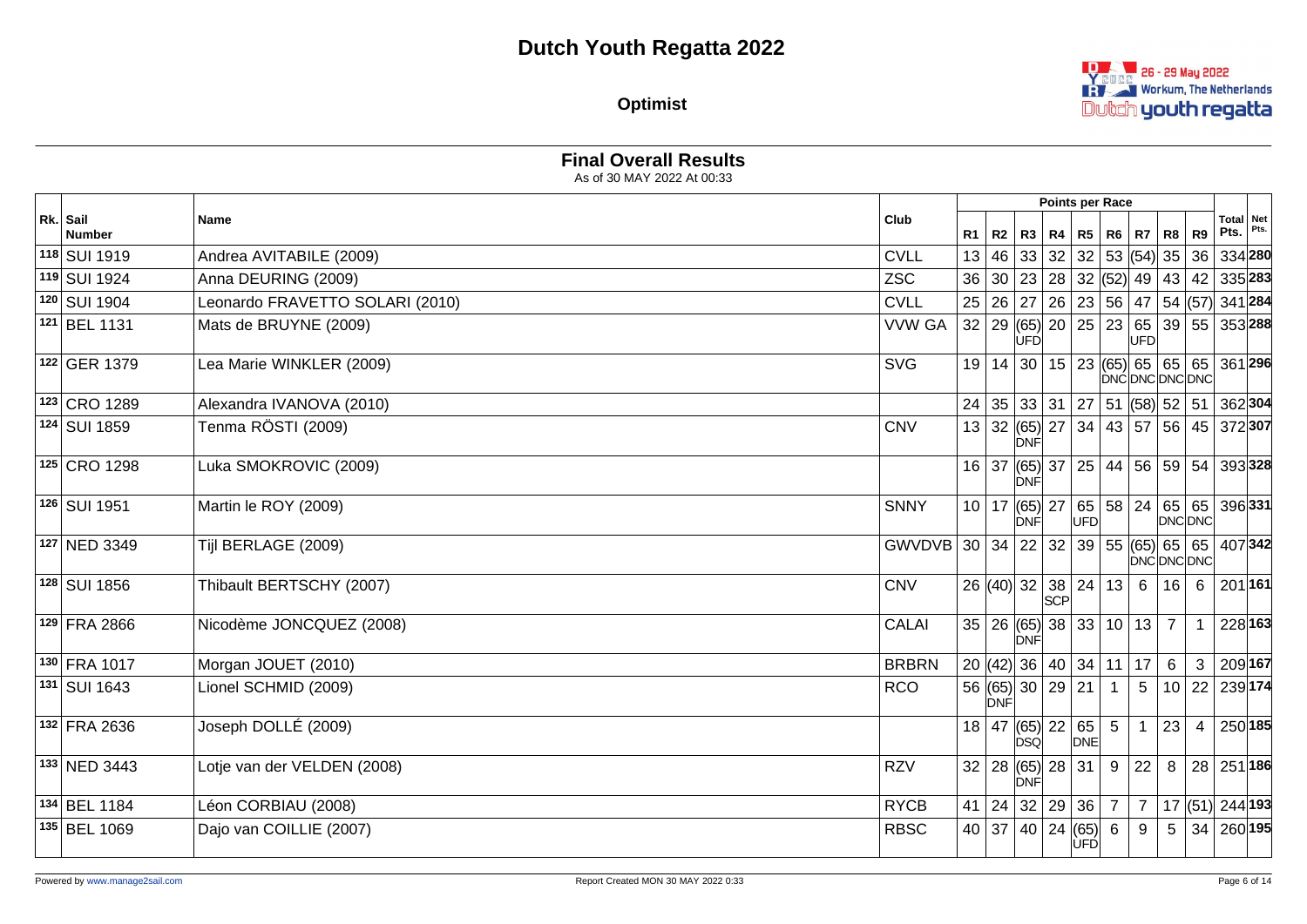

**Optimist**

|                           | As of 30 MAY 2022 At 00:33   |             |            |                |                                                                        |                                                         |      |                   |                     |                |                |                     |      |
|---------------------------|------------------------------|-------------|------------|----------------|------------------------------------------------------------------------|---------------------------------------------------------|------|-------------------|---------------------|----------------|----------------|---------------------|------|
|                           |                              |             |            |                |                                                                        |                                                         |      | Points per Race   |                     |                |                |                     |      |
| Rk. Sail<br><b>Number</b> | <b>Name</b>                  | Club        | R1         | R <sub>2</sub> |                                                                        | R3   R4   R5                                            |      | R <sub>6</sub>    | $R7$ R <sub>8</sub> |                | R <sub>9</sub> | Total Net<br>Pts.   | Pts. |
| 136 SUI 1965              | Loris DAULTE (2008)          | <b>BT</b>   | 39         |                | 39   25  (65)  33                                                      | <b>DSQ</b>                                              |      | $\mathbf{3}$      | $18$ 37             |                | $\overline{7}$ | 266 201             |      |
| 137 SUI 1829              | Gregoire RADUE (2010)        | <b>CNP</b>  |            | 38 27          |                                                                        | $25 \,   \, 31 \,   \langle 43 \rangle   \, 25 \,   \,$ |      |                   |                     | 2   18   42    |                | 251 208             |      |
| 138 SUI 1798              | Anna BRÜNGGER (2009)         | <b>SCR</b>  | 45         | 34             | (65) 36 28<br>ÙFĎ                                                      |                                                         |      | 2                 | $\overline{4}$      | 22             |                | 40 276 211          |      |
| 139 NED 3423              | Feike de JONG (2009)         | <b>WVB</b>  |            | $(49)$ 32      |                                                                        | 38 36 35                                                |      | $\overline{4}$    |                     | 21   28   17   |                | 260211              |      |
| 140 BEL 1144              | Matthijs LENAERTS (2008)     | <b>NWV</b>  | 34         | 34             | (65) 65 30<br><b>DNFBFD</b>                                            |                                                         |      | 15                | $\mathbf{3}$        | 2              | 31             | 279214              |      |
| $\sqrt{141}$ GER 1249     | Tobias GARKE (2007)          | <b>CYC</b>  |            |                | 36 (38) 29 34 37 37                                                    |                                                         |      |                   |                     | 10 15 20       |                | 256 218             |      |
| 142 SUI 1949              | Augustin HAYOZ (2009)        | <b>SNNY</b> |            |                | $42$   41 (65)  26   37  <br><b>DNF</b>                                |                                                         |      |                   | 19 26               | 9              | 23             | 288 223             |      |
| 143 SUI 1810              | Thierry STUCKI (2008)        | <b>SYH</b>  | <b>DSQ</b> |                | (65) 40 31 30 65 44                                                    |                                                         | lufd |                   | $ 11\rangle$        | $\overline{4}$ | $\overline{2}$ | 292227              |      |
| 144 NED 3303              | Thom LAHUIS (2009)           | WSVZ        |            |                | 37   37   (65)   38   36  <br>DNF                                      |                                                         |      |                   |                     |                |                | 14 31 19 15 292 227 |      |
| 145 NED 3438              | Luc van ROOIJ (2010)         | <b>MAAS</b> | 21         | 36             |                                                                        |                                                         |      | 40   45  (51)  26 |                     | 19   33   10   |                | 281 230             |      |
| 146 NED 3374              | Kiki Kaatje WISMEIJER (2009) | <b>WVB</b>  | 34         |                | 22  (65)  33   31   29<br><b>DNF</b>                                   |                                                         |      |                   |                     | 12 41          |                | 30 297 232          |      |
| 147 SUI 1934              | Jan HUPPERTZ (2009)          | <b>DRCS</b> | 37         |                | 33   30   30   38   18  (53)  35   12   286  <b>233</b>                |                                                         |      |                   |                     |                |                |                     |      |
| 148 SUI 1839              | Giovanni MAGNETTI (2010)     | <b>CVLL</b> | 31         |                | 32  (65)  42   35   23   14   31   35   308 <b>243</b>  <br><b>DNF</b> |                                                         |      |                   |                     |                |                |                     |      |
| 149 GER 1497              | Jonas TSCHENTSCHER (2010)    | <b>BSV</b>  |            |                | 23 (47) 39 35 22                                                       |                                                         |      | 8                 |                     | 47 32 38       |                | 291244              |      |
| 150 SUI 1891              | Cyril BURMEISTER (2009)      | <b>CNP</b>  |            |                | 40   46   29   37   35   20   15   (49)   25                           |                                                         |      |                   |                     |                |                | 296 247             |      |
| 151 CRO 1169              | Laura BATELIC (2010)         |             | 59         |                | 30 (65)  33   33   28<br><b>DNF</b>                                    |                                                         |      |                   | 39                  | $\overline{1}$ | 27             | 315 250             |      |
| 152 BEL 1250              | Victor MEERT (2010)          | <b>NWV</b>  | <b>ÚFD</b> |                | $(65)$ 38 $\mid 65 \mid 36 \mid 42 \mid 16 \mid 32 \mid$<br>DNF        |                                                         |      |                   |                     | $\mathbf{3}$   |                | 19 316 251          |      |
| 153 NED 3304              | Caspijn HANGELBROEK (2008)   | <b>RZV</b>  |            |                | 28 35 41                                                               |                                                         |      | 46 30 30 52 34    |                     |                | 8              | 304 252             |      |
| 154 NED 3296              | Tim HOEVENS (2010)           | <b>WSH</b>  | 33         | 47             | (65) 39 42 <br>DNF                                                     |                                                         |      | 22                |                     | 16 21          |                | 33 318 253          |      |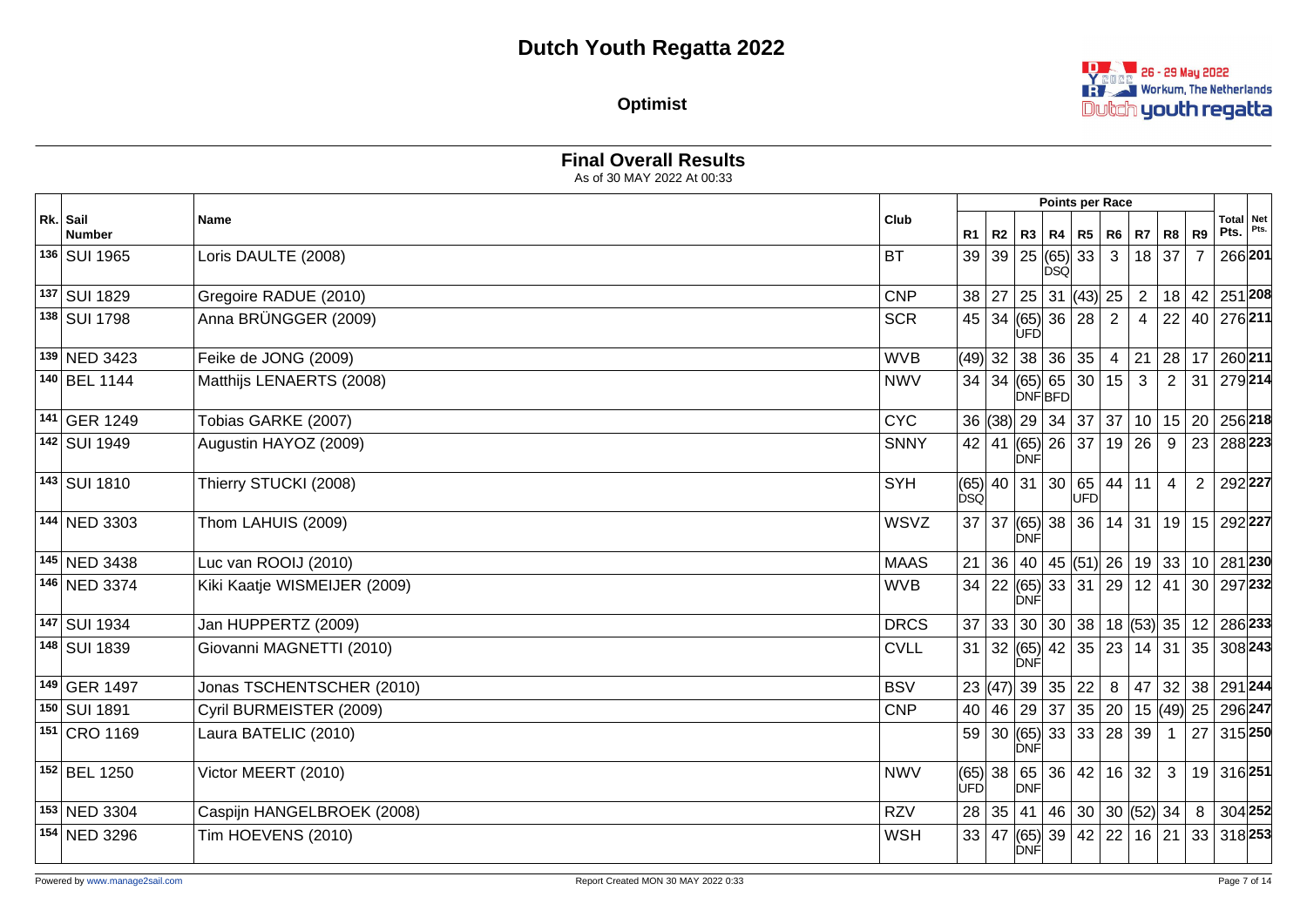

**Optimist**

|                           | As of 30 MAY 2022 At 00:33   |                                             |                |            |                    |              |                                                            |    |       |    |             |                |
|---------------------------|------------------------------|---------------------------------------------|----------------|------------|--------------------|--------------|------------------------------------------------------------|----|-------|----|-------------|----------------|
|                           |                              |                                             |                |            |                    |              | Points per Race                                            |    |       |    |             |                |
| Rk. Sail<br><b>Number</b> | Name                         | Club                                        | R <sub>1</sub> |            |                    |              | R2   R3   R4   R5   R6   R7   R8                           |    |       | R9 | $Pts.$ Pts. | Total Net      |
| 155 NED 3450              | <b>Floris VOS (2010)</b>     | <b>KWVL</b>                                 |                |            | $(51)$ 48 39 43 41 |              |                                                            | 41 | 28 11 | 5  |             | 307 256        |
| 156 NED 3452              | Tijme van DAPPEREN (2008)    | <b>KWS</b>                                  |                |            | <b>DNF</b>         |              | 43 32 (65) 38 39 34 29 26 16 322 257                       |    |       |    |             |                |
| 157 NED 3414              | Pieter de BRAUW (2010)       | GWVDVB                                      |                | <b>BFD</b> |                    |              | 45 (65) 39 29 40 24                                        |    | 8     |    |             | 40 39 329 264  |
| 158 GER 1195              | Fiona Joyleen WEIMANN (2010) | <b>BSV</b>                                  |                |            | ∣ÒNFI              |              | 43 38 (65) 39 36 17 25 14 55 332 267                       |    |       |    |             |                |
| 159 NED 3384              | Julian van HOVING (2009)     | <b>RZV</b>                                  |                | DNF        |                    |              | 44 (65) 34 42 38 12 33 24 49 341 276                       |    |       |    |             |                |
| 160 GER 1625              | Paul HANNKER (2008)          | <b>SVH</b>                                  |                |            |                    | <b>I</b> DSQ | 39   43   26   (65)   43   31   30   52   14   343   278   |    |       |    |             |                |
| 161 FRA 2630              | Valentina PORTAL (2008)      | <b>CVSAQ</b>                                |                |            |                    |              | (47)  30   37   41   46   40   40   27                     |    |       |    |             | 21   329   282 |
| 162 SUI 1825              | Loïc MUSTER (2009)           | <b>YCB</b>                                  |                |            |                    |              | 43 51 35 45 47 27 27 55 11 341 286                         |    |       |    |             |                |
| 163 FRA 2726              | Amandine ROUXEL (2010)       | <b>CNREN</b>                                |                |            |                    |              | 24 43 32 (65) 65 21 36 43 24 353 288<br><b>BFDUFD</b>      |    |       |    |             |                |
| 164 FRA 2941              | Evan LAHELLEC (2009)         | <b>SRHAV</b>                                |                |            | <b>DNF</b>         |              | 46 42 (65) 50 45 38 38 12 26 362 297                       |    |       |    |             |                |
| 165 NED 3071              | Quintin BROUWER (2010)       | GWVDVB                                      |                |            | <b>DNF</b>         |              | 16 33 (65) 39 43 32 41 47 46 362 297                       |    |       |    |             |                |
| 166 SUI 1861              | Léonie ANDREY (2009)         | <b>BT</b>                                   |                |            | ĎNÉ                |              | 33   35   (65)   33   42   53   23   50   29   363   298   |    |       |    |             |                |
| 167 SUI 1816              | Eleonora RUGGIERO (2008)     | <b>YCAs</b>                                 | 31             |            |                    |              | 40   36   47   44   33  (54)  25   50   360  <b>306</b>    |    |       |    |             |                |
| 168 FRA 2577              | Baptiste LAIR (2009)         | <b>CVSAQ</b>                                |                |            | <b>DNF</b>         |              | 48 49 (65) 35 44 35 34 29 32 371 306                       |    |       |    |             |                |
| 169 SUI 1968              | Elsa KOWALEWSKY (2010)       | <b>BSC</b>                                  |                |            |                    |              | $42$   49   41   34   47   (52)   46   36   13   360   308 |    |       |    |             |                |
| 170 NED 3255              | Leona VIERLING (2008)        | <b>MAAS</b>                                 |                |            |                    |              | 46 21 31 40 29 54 (65) 45 43 374 309                       |    | DNC   |    |             |                |
| 171 SUI 1840              | Téo FILLIGER (2010)          | <b>CVN</b>                                  |                |            | <b>DNF</b>         |              | 38 39 (65) 34 45 51 43 53                                  |    |       |    |             | 9 377 312      |
| 172 NED 3356              | Ay May AUW YANG (2009)       | GWVDVB (50) 41 33 41 41 45 48 46 18 363 313 |                |            |                    |              |                                                            |    |       |    |             |                |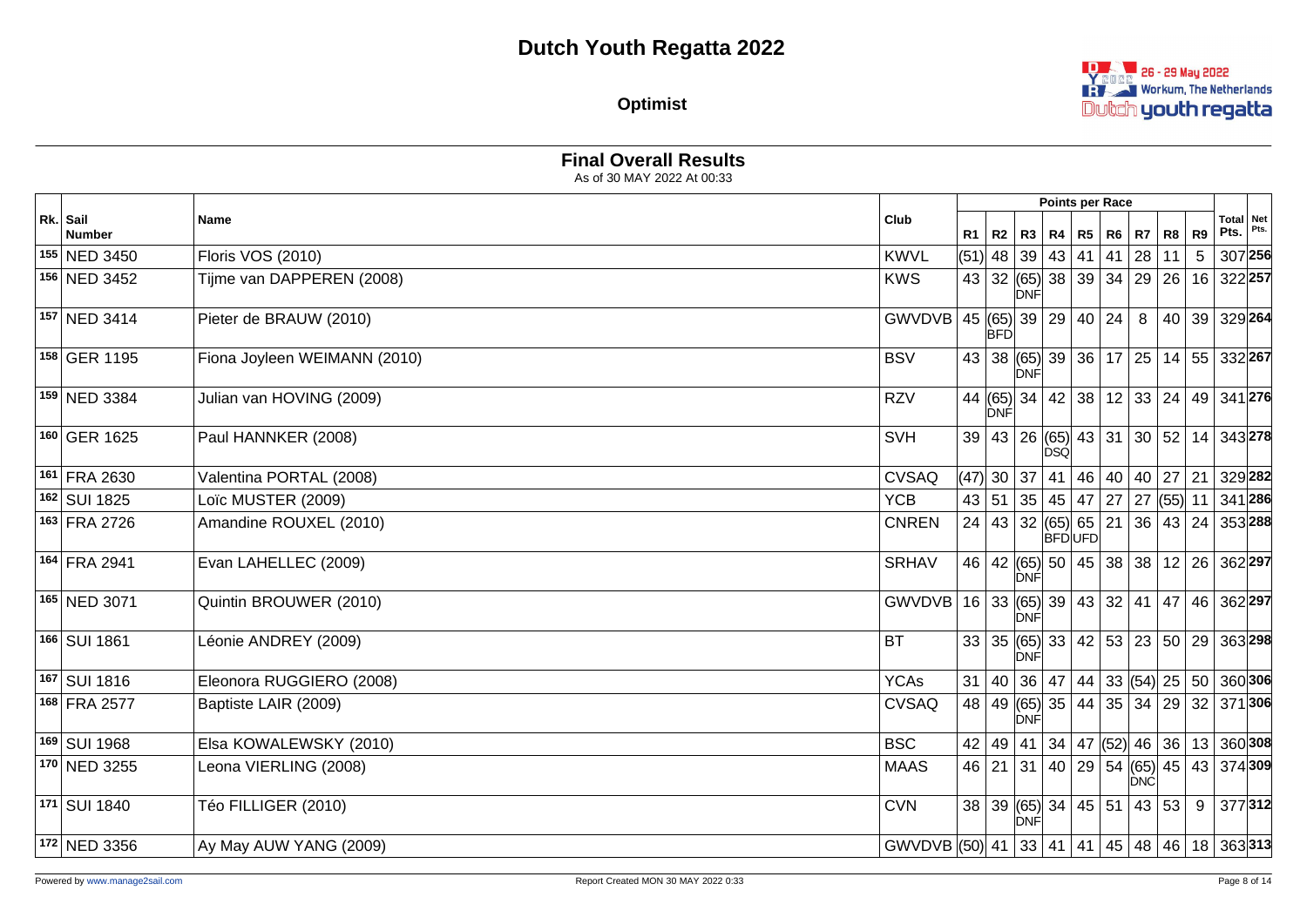

**Optimist**

|                           |                                 |              |    |      |                                                                          | Points per Race |            |                               |                |                                              |  |
|---------------------------|---------------------------------|--------------|----|------|--------------------------------------------------------------------------|-----------------|------------|-------------------------------|----------------|----------------------------------------------|--|
| Rk. Sail<br><b>Number</b> | Name                            | Club         |    |      | R1   R2   R3   R4   R5                                                   |                 | <b>R6</b>  | $RT$ R <sub>8</sub>           | R <sub>9</sub> | <b>Total Net</b><br>Pts. $ $ <sup>Pts.</sup> |  |
| 173 NED 3404              | Jack BURNABY LAUTIER (2008)     | GWVDVB       | 25 | UFDl | $ (65) $ 28   40   65   39   49   20                                     | <b>UFD</b>      |            |                               | 48             | 379314                                       |  |
| 174 BEL 1212              | Lena SNAUWAERT (2008)           | <b>RBSC</b>  |    |      | 37 (65) 65 45 39 57 24 13 36 381 316<br><b>DNFONF</b>                    |                 |            |                               |                |                                              |  |
| 175 NED 3396              | Lodewijk BAK (2009)             | <b>WVB</b>   |    |      | 29 (65) 65 44 36 50 37 38 41<br><b>DNFONF</b>                            |                 |            |                               |                | 405 340                                      |  |
| 176 NED 3313              | Livia RIJKSEN (2010)            | <b>KNZRV</b> |    |      | 44   45   37   42   42   42   44   44   (52)  392   340                  |                 |            |                               |                |                                              |  |
| 177 SUI 1600              | Diego CHERVET (2007)            | <b>RCO</b>   |    |      | 14   45 $ (65) $ 42   40<br>DNF                                          |                 | <b>UFD</b> | 65   45   48   45   409   344 |                |                                              |  |
| 178 CRO 1196              | Roman MOHOROVIC (2010)          | Pula         |    |      | $50   49   (65)   38   39   46   20   54   53   414   349$<br><b>UFD</b> |                 |            |                               |                |                                              |  |
| 179 NED 3416              | Feline MOUS (2008)              | <b>RZV</b>   | 44 |      | 40   31  (65)  65   49   55   30   37   416   351                        | <b>DNCDNC</b>   |            |                               |                |                                              |  |
| 180 SUI 1744              | Tom SEEBACHER (2009)            | <b>YCK</b>   |    |      | 38 33 31 44 44 65 35 65 65                                               |                 | <b>DNC</b> |                               | DNC DNC        | 420 355                                      |  |
| 181 FRA 2407              | Eli SHAINKER (2008)             | <b>CVSAQ</b> |    |      | $55   48   (65)   41   45   43   42   39$<br>DNF                         |                 |            |                               | 47             | 425 360                                      |  |
| 182 NED 3332              | Felix MULDER (2010)             | <b>HJC</b>   | 35 |      | $12$   27 $ (65)$ 65   36   65   65   65                                 | <b>DNCDNC</b>   |            | DNCDNCDNC                     |                | 435370                                       |  |
| 183 BEL 1214              | Remy MARIS (2010)               | <b>NWV</b>   |    |      | 45 43 (65) 39 48 48 51 42 54 435 370<br><b>DNF</b>                       |                 |            |                               |                |                                              |  |
| 184 NED 3118              | Mischa OOSTERBAAN (2010)        | <b>WVB</b>   |    |      | 52 39 40 49 47 (58) 50 51 44                                             |                 |            |                               |                | $ 430 $ 372                                  |  |
| 185 NED 3398              | Stijn POST (2010)               | <b>MAAS</b>  |    |      | 52 36 26 27 38(65 65 65 65 439 374)                                      |                 |            | DNCDNCDNCDNC                  |                |                                              |  |
| 186 CRO 1288              | Vita ERCEG (2010)               |              |    |      | $24   36   35   (65)   65   56   65   65   65$                           | DNC DNC         |            | DNC DNC DNC                   |                | 476411                                       |  |
| 187 FRA 2479              | Cyrille REICHHELD MASSON (2008) | <b>ACADL</b> |    |      | 50 38 42 43 65 47 65 65 65                                               | DNC             |            | DNC DNC DNC                   |                | 480415                                       |  |
| 188 NED 3009              | Veerle VISSCHER (2009)          | ZVS          |    |      | 40   45   (65)   35   45   65   65   65   65   490   425<br>DNF          |                 |            | DNCDNCDNCDNC                  |                |                                              |  |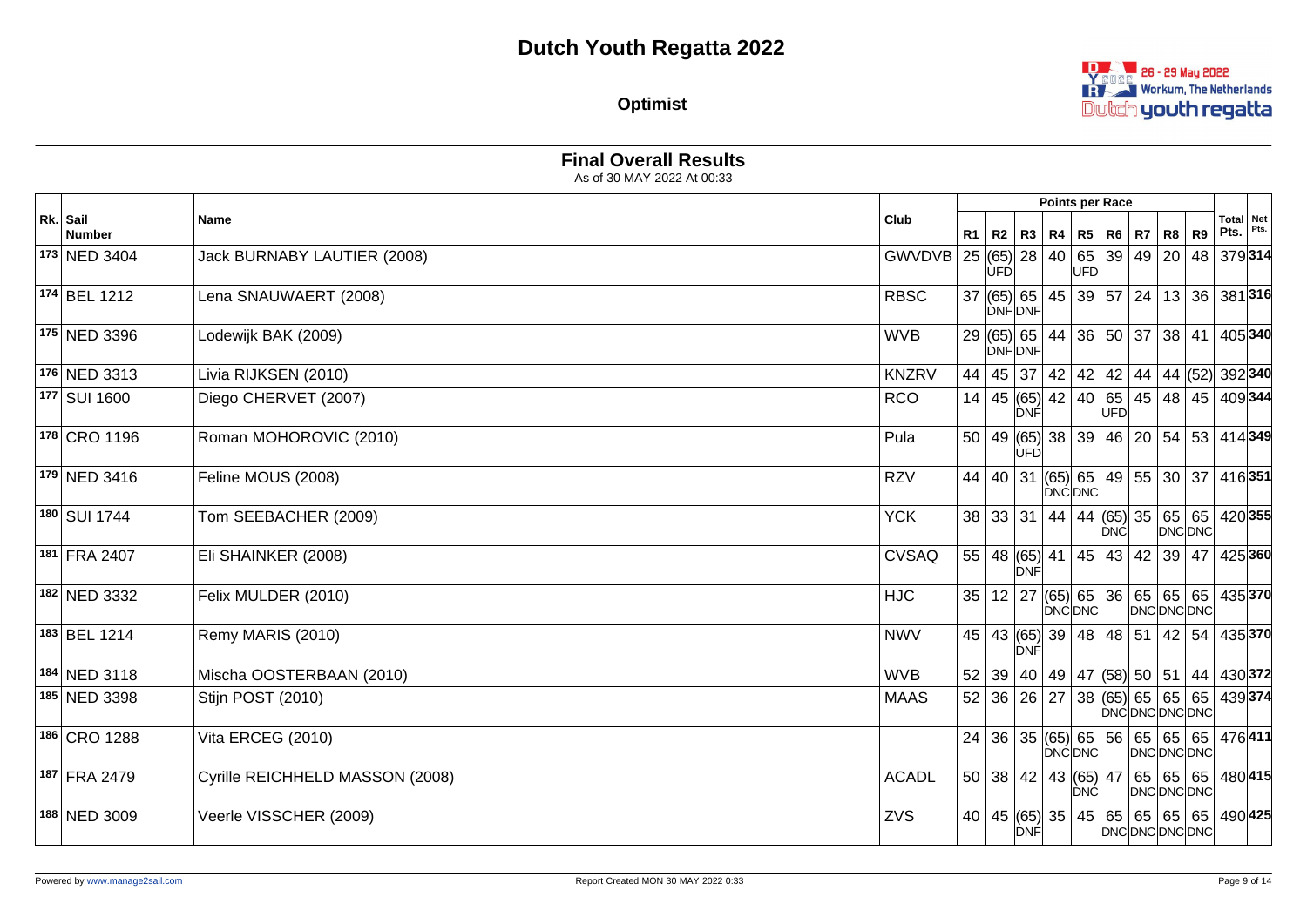

**Optimist**

|                    |                          |                                                |            |       |                                                  | Points per Race |                 |    |                                    |           |                            |  |
|--------------------|--------------------------|------------------------------------------------|------------|-------|--------------------------------------------------|-----------------|-----------------|----|------------------------------------|-----------|----------------------------|--|
| Rk. Sail<br>Number | <b>Name</b>              | Club                                           |            |       | R1   R2   R3   R4   R5   R6   R7   R8            |                 |                 |    |                                    | <b>R9</b> | Total   Net<br>Pts. $Pts.$ |  |
| 189 SUI 1743       | Nick MÜRNER (2009)       | <b>TYC</b>                                     |            | 54 41 | $ (65) $ 44   41  <br>DNF                        |                 |                 |    | 55 65 65 65 495 430<br>DNC DNC DNC |           |                            |  |
| 190 NED 3394       | Joris DEETMAN (2008)     | GWVDVB 26 26 (65) 65 65 65 65 65 65 65 65 7442 |            |       |                                                  |                 |                 |    | DNFDNCDNCDNCDNCDNCDNC              |           |                            |  |
| 191 NED 3453       | Lenno LEEFMANS (2009)    | <b>RZV</b>                                     |            |       | 52   54   (65)   65   26<br>DNFDNC               |                 | $\overline{2}$  | 2  |                                    |           | 266 201                    |  |
| 192 BEL 1195       | Kiran BAERT (2009)       | <b>VVW GA</b>                                  |            |       | 47 $ (65) $ 65   40   40  <br>DNFDNF             |                 | 12              | 1  |                                    |           | 270 205                    |  |
| 193 SUI 1815       | Daphné LUPO (2009)       | <b>YCAs</b>                                    |            |       | 59 37 (65) 51 49<br>UFD                          |                 | 6               | 4  |                                    |           | 271 206                    |  |
| 194 BEL 1183       | Otto HOENS (2008)        | <b>RBSC</b>                                    | <b>UFD</b> |       | (65) 50 65<br>DNF                                | 43 40           | $\overline{7}$  | 3  |                                    |           | 273 208                    |  |
| 195 SUI 1860       | Loïc GIGANDET (2009)     | <b>RCO</b>                                     |            |       | 24 (65) 65 65 41<br>DNFDNFDNF                    |                 | 3               | 12 |                                    |           | 275 210                    |  |
| 196 NED 3185       | Jochem van WAES (2008)   | ZVB                                            |            |       | 49 49 (65) 48 53<br>DNF                          |                 | 9               | 5  |                                    |           | 278 213                    |  |
| 197 BEL 1245       | Maud de BIE (2010)       | <b>RBSC</b>                                    |            |       | 48 44 (65) 65 46<br>DNFDNF                       |                 | 8               | 8  |                                    |           | 284 219                    |  |
| 198 FRA 2902       | Anna BLANCHON (2009)     | <b>SRHAV</b>                                   |            |       | $(65)$ 65 65 37 35 11 11<br>ÙFÓUFDDNF            |                 |                 |    |                                    |           | 289224                     |  |
| 199 BEL 1219       | Emmanuel LAGRANGE (2008) | <b>BRYC</b>                                    |            |       | 37   44   (65)   65   65   14   13               | DNFDNCDNC       |                 |    |                                    |           | 303 238                    |  |
| 200 NED 2880       | Lisa van der MEER (2008) | <b>KWS</b>                                     |            |       | 51   44   (65)   49   50   16   29<br><b>DNF</b> |                 |                 |    |                                    |           | 304 239                    |  |
| 201 NED 3386       | Liz GROOT NUELEND (2009) | GWVDVB 47 50 (65) 65 65                        |            |       |                                                  | DNFDNCDNC       | $5\phantom{.0}$ | 16 |                                    |           | 313 248                    |  |
| 202 FRA 2567       | Tristan BRIEZ (2009)     | <b>CALAI</b>                                   |            |       | 46 52 (65) 46 49 33 22<br>DNF                    |                 |                 |    |                                    |           | 313 248                    |  |
| 203 BEL 1215       | Luca STASSEN (2010)      | <b>BRYC</b>                                    |            |       | 60 (65) 65 41 49 27<br>DNFDNF                    |                 |                 | 9  |                                    |           | 316 251                    |  |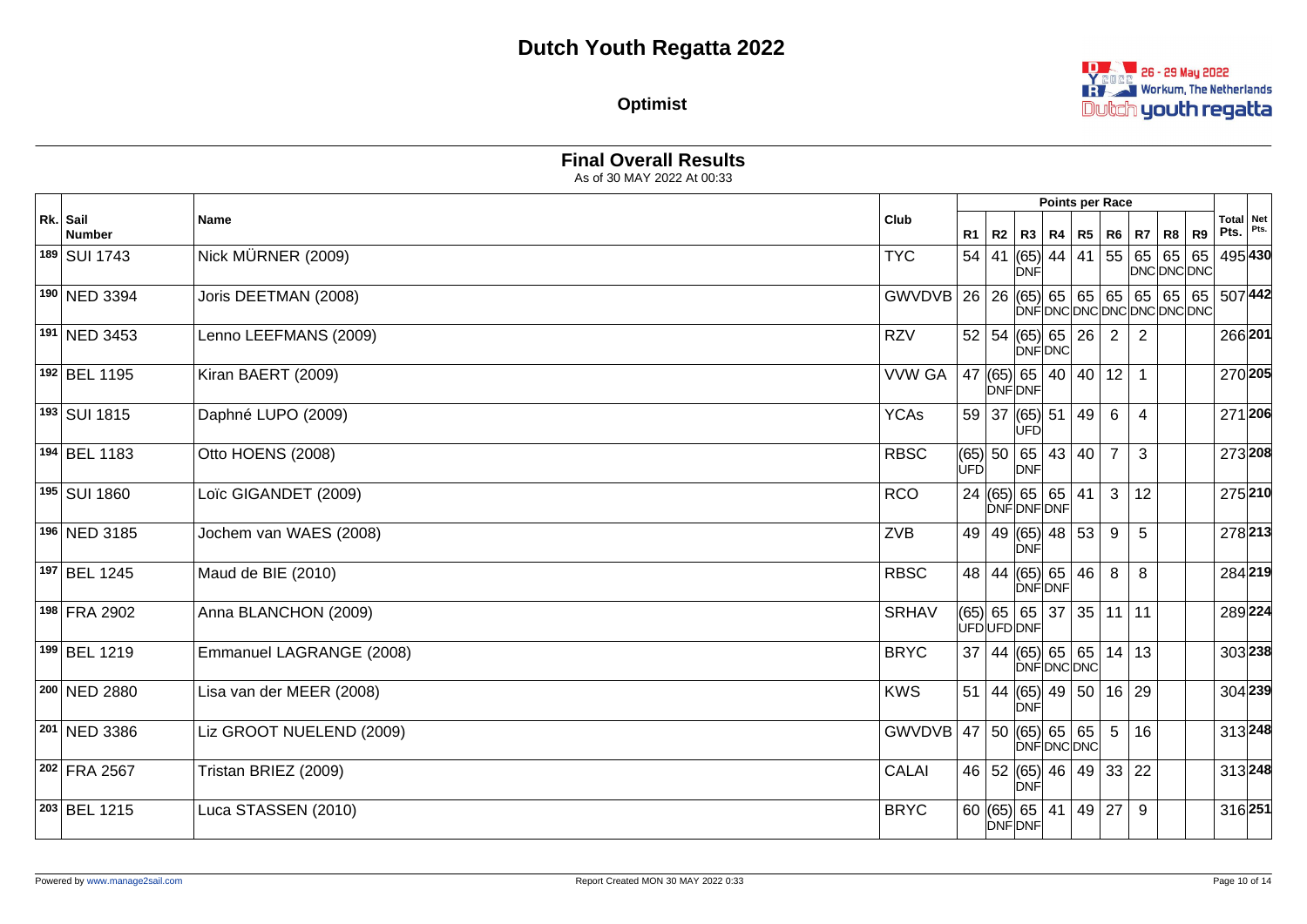

**Optimist**

|                         |                                        |                |    |                                                                  | Points per Race   |          |                  |           |                            |  |
|-------------------------|----------------------------------------|----------------|----|------------------------------------------------------------------|-------------------|----------|------------------|-----------|----------------------------|--|
| Rk. Sail<br>Number      | Name                                   | Club           | R1 | R2   R3   R4   R5   R6   R7   R8                                 |                   |          |                  | <b>R9</b> | Total   Net<br>$Pts.$ Pts. |  |
| 204 FRA 1436            | Nine FASSLER (2008)                    | 67001          |    | 47 $ (65) $ 65<br><b>DNFDNF</b>                                  | 46   50   19   27 |          |                  |           | 319 254                    |  |
| 205 NED 3258            | Thijmen KREMERS (2010)                 | <b>RZVG</b>    |    | 46 (65) 65 43 47 28 25<br>DNF DNF                                |                   |          |                  |           | 319 254                    |  |
| 206 BEL 1218            | Manuel STASSEN (2008)                  | <b>BRYC</b>    |    | 53   (65)   65   65   52   10   10<br>DNFDNFDNF                  |                   |          |                  |           | 320 255                    |  |
| 207 NED 3419            | Ties de RUITER (2010)                  | <b>WVHB</b>    |    | 39   47   (65)   65   65   23   17                               | DNFDNCDNC         |          |                  |           | 321 256                    |  |
| 208 GER 1208            | Piet BAARS (2010)                      | <b>SVG</b>     |    | $(65)$ 65 65 54 51 18<br>DNFDNFDNF                               |                   |          | 6                |           | 324 259                    |  |
| 209 GER 1559            | Max SCHWEER (2010)                     | <b>SVG</b>     |    | 42   46 $ (65) $ 50   65   37<br>DNF                             | <b>DNC</b>        |          | 23               |           | 328 263                    |  |
| 210 FRA 2264            | Alexis HAUZY (2010)                    | <b>CVSAQ</b>   |    | 57   (65)   65   65  <br>DNFDNFDNF                               |                   | 46 13 18 |                  |           | 329 264                    |  |
| $211$ SUI 1852          | Nina KÖNIG (2009)                      | <b>RCO</b>     |    | 44   48 $ (65) $ 65   65   30   14                               | ∣ÒNF∣DNC∣DNC∣     |          |                  |           | 331 266                    |  |
| 212 NED 3434            | Julius PIGEAUD (2010)                  | <b>KNZRV</b>   |    | $43 33 $ (65) 65 65                                              | DNFDNCDNC         |          | 65<br><b>DNC</b> |           | 337 272                    |  |
| 213 NED 3249            | Loek van HOVELL TOT WESTERFLIER (2010) | $GWVDVB$ 55 44 |    | $ (65) $ 65   65   20   26                                       | DNFDNCDNC         |          |                  |           | 340 275                    |  |
| 214 NED 3232            | Veerle PIETERS (2009)                  | <b>WVW</b>     |    | 53   55   (65)   65   50   22   31<br>DNFDNF                     |                   |          |                  |           | 341 276                    |  |
| 215 BEL 1051            | Emile VERSCHOOTEN (2009)               | <b>VVW GA</b>  |    | $62$ 53 (65) 44 38 65<br><b>DNF</b>                              |                   | DNF      | 15               |           | 342 277                    |  |
| 216 GER 13573           | Karlotta KÖNIG (2007)                  | <b>OSVE</b>    |    | 50   48   (65)   65   65   32   21                               | DNFDNCDNC         |          |                  |           | 346 281                    |  |
| 217 NED 3148            | Melle POORTMAN (2010)                  | <b>ZCK</b>     |    | $(65)$ 65 $\mid 65 \mid 52 \mid 48 \mid 24 \mid 28$<br>DNFDNFDNF |                   |          |                  |           | 347 282                    |  |
| <sup>218</sup> NED 3247 | Yasmijn BRACKE (2010)                  | <b>WVW</b>     |    | 53 (65) 65 55 52 26 32<br>DNFUFD                                 |                   |          |                  |           | 348 283                    |  |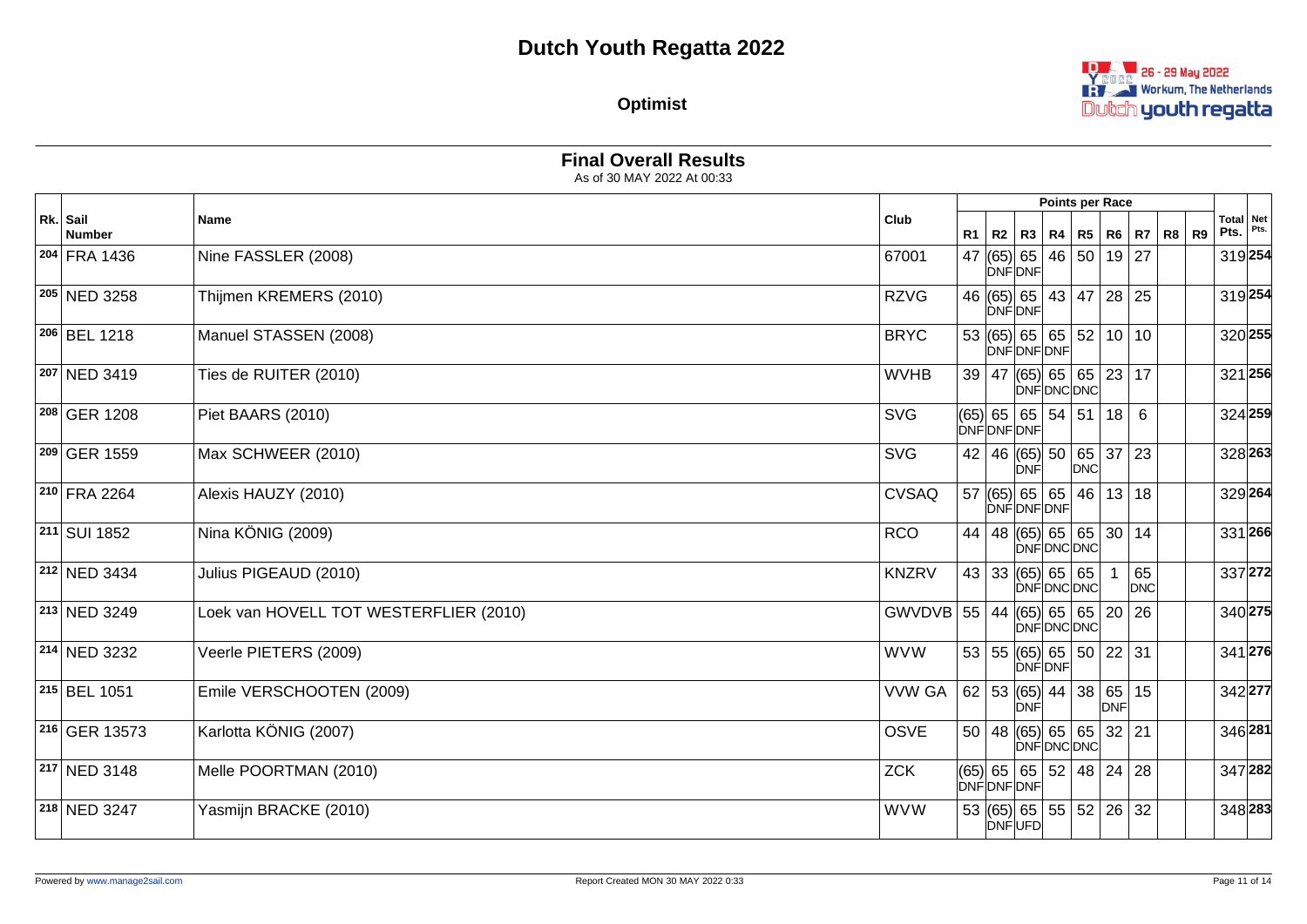

**Optimist**

|                           |                                  |                            |    |                                                |     | Points per Race     |                  |                |                                  |  |
|---------------------------|----------------------------------|----------------------------|----|------------------------------------------------|-----|---------------------|------------------|----------------|----------------------------------|--|
| Rk. Sail<br><b>Number</b> | <b>Name</b>                      | Club                       | R1 | R2   R3   R4   R5                              |     |                     | R6   R7   R8     | R <sub>9</sub> | <b>Total Net</b><br>Pts. $Pts$ . |  |
| 219 SUI 1553              | Jan BRECHBUEHLER (2008)          | <b>TYC</b>                 |    | 48 52 (65) 48 51<br><b>DNF</b>                 |     | 65 20<br><b>DNF</b> |                  |                | 349 284                          |  |
| 220 SUI 1831              | Lukas MOSER (2008)               | <b>SVKr</b>                |    | 54   41   (65)   45   65<br><b>DNF</b>         | UFD | 15 65               | UFD              |                | 350 285                          |  |
| 221 BEL 1243              | Lia-Gabriela VANDENBERGHE (2009) | <b>VVW GA</b>              | 53 | 45 (65)  47   50   25   65<br>DNF              |     |                     | UFD              |                | 350 285                          |  |
| 222 BEL 1185              | Floris BOONE (2009)              | <b>NWV</b>                 |    | 55 (65) 65 53 48 65<br><b>DNFUFD</b>           |     | <b>DNF</b>          | $\overline{7}$   |                | 358 293                          |  |
| 223 SUI 1867              | Matthew MARTIN (2010)            | <b>DRCS</b>                |    | (65)  65   65   65   54   17  <br>DNCDNFUFDDNF |     |                     | 30               |                | 361 296                          |  |
| 224 NED 2835              | Isabelle HUIGE (2010)            | <b>WVW</b>                 |    | 58 52 (65) 51 49 21<br><b>DNF</b>              |     |                     | 65<br>DNC        |                | 361 296                          |  |
| 225 SUI 1833              | Emil GENTSCH (2009)              | <b>SVKr</b>                |    | 49 (65) 65 48 48 36 65<br><b>DNFDNF</b>        |     |                     | UFD              |                | 376311                           |  |
| 226 NED 3142              | Jorne COOPS (2009)               | <b>KWVL</b>                |    | 57 (65) 65 47 44 34 65<br>DNFIDNF              |     |                     | <b>DNC</b>       |                | 377312                           |  |
| 227 SUI 1878              | Amédée MARGUERON (2010)          | <b>SNG</b>                 |    | 42   52   (65)   65   65   65   24             |     | <b>DNFDNCDNCDNF</b> |                  |                | 378313                           |  |
| 228 SUI 1667              | Mauro CUGINI (2008)              | <b>YCAs</b>                |    | 56 51 (65) 65 46 31<br>ÙFD DNF                 |     |                     | 65<br><b>DNC</b> |                | 379314                           |  |
| 229 NED 2601              | Fenne BOGAARD (2009)             | <b>KNZRV</b>               |    | 54   (65)   65   65   65<br>DNFDNFDNCDNC       |     | $\overline{4}$      | 65<br>UFD        |                | 383318                           |  |
| 230 NED 3365              | Wikke van der MEULEN (2010)      | GWVDVB 54 50 (65) 65 65 65 |    |                                                |     | DNFDNCDNCDNC        | 19               |                | 383318                           |  |
| 231 NED 3430              | Emanuel NUIJTEN (2008)           | GWVDVB (65) 65 65 25 37    |    | DNCDNFDNF                                      |     | 65 65<br>DNC DNC    |                  |                | 387322                           |  |
| 232 NED 3399              | Milan HOEVENS (2009)             | <b>WSH</b>                 |    | 38   25   (65)   65   65   65   65             |     | DNFDNCDNCDNCDNC     |                  |                | 388323                           |  |
| 233 FRA 2331              | Vazé LOLA (2010)                 | <b>CALAI</b>               |    | (65) 65 65 65 65 35 33<br>DNCDNFDNFDNCDNC      |     |                     |                  |                | 393328                           |  |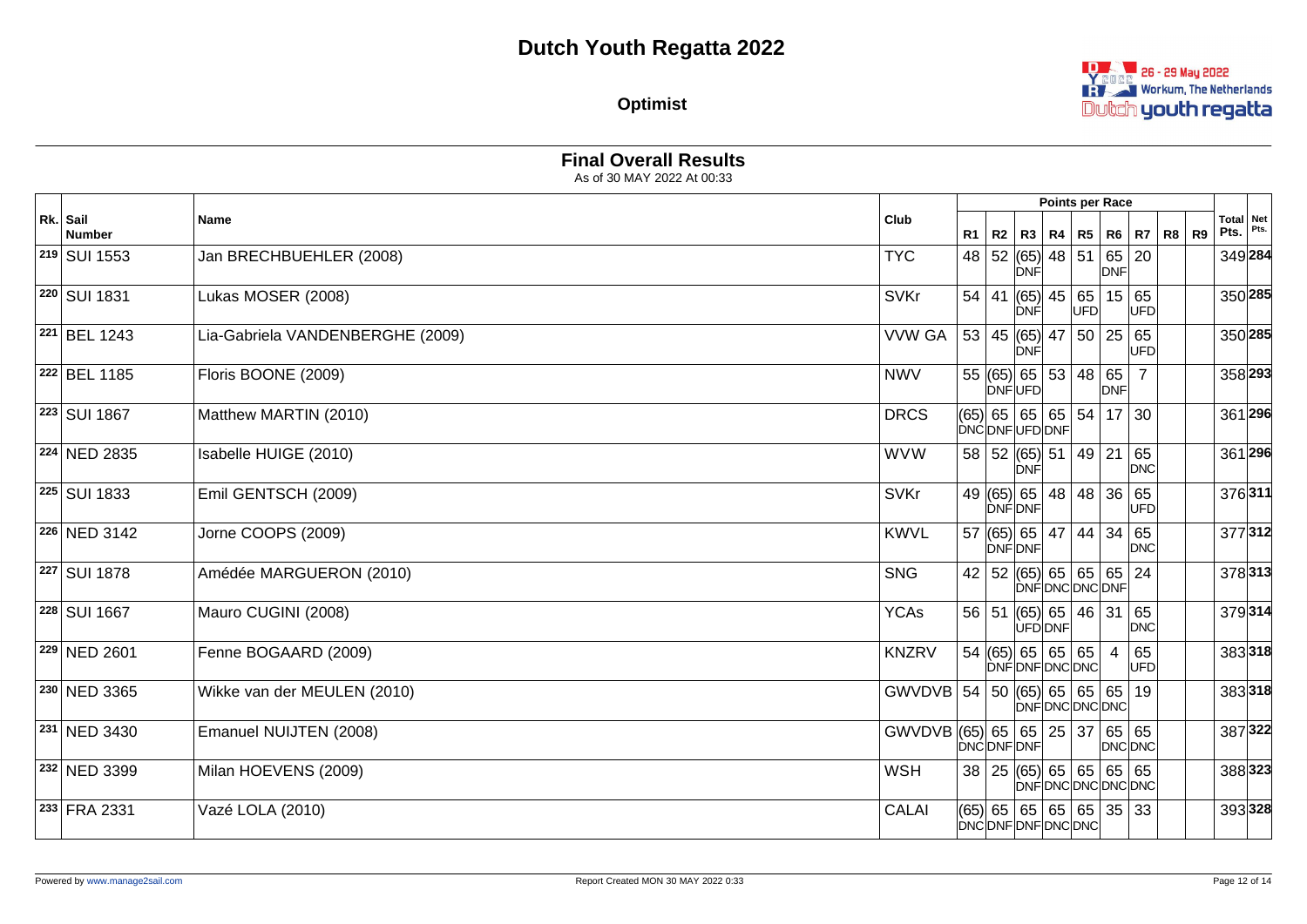

**Optimist**

|                          |                             |                               |     |               | Points per Race                                               |         |       |                                         |  |
|--------------------------|-----------------------------|-------------------------------|-----|---------------|---------------------------------------------------------------|---------|-------|-----------------------------------------|--|
| Rk. Sail<br>Number       | <b>Name</b>                 | Club                          |     |               | R1   R2   R3   R4   R5   R6   R7                              |         | R8 R9 | Total   Net<br>Pts. $ $ <sup>Pts.</sup> |  |
| <sup>234</sup> GER 12722 | Karlotta HEISTERKAMP (2010) | WSV-AWB                       | UFD |               | 40 (65) 37 65 65 65 65<br>DNCDNCDNCDNC                        |         |       | 402 337                                 |  |
| <sup>235</sup> NED 3273  | Isabella WELS (2010)        | <b>ZCK</b>                    |     |               | 51 $ (65) $ 65   65   65   29   65<br>DNFDNFDNFDNC            | UFD     |       | 405 340                                 |  |
| 236 UKR 3                | Angelina KOZACHENKO (2008)  | <b>RCO</b>                    |     |               | 48 36 (65) 65 65 65 65<br>DNFDNCDNCDNCDNC                     |         |       | 409344                                  |  |
| 237 FRA 1437             | Mathéo MONPETIT (2010)      | <b>ACADL</b>                  |     |               | 49   42 $ (65) $ 65   65   65   65<br>DNFDNCDNCDNCDNC         |         |       | 416351                                  |  |
| 238 FRA 2943             | Léonard GIEN (2009)         | <b>SRHAV</b>                  |     | <b>DNFUFD</b> | $52$ (65) 65 53 52 65 65                                      | DNC DNC |       | 417352                                  |  |
| <sup>239</sup> NED 3426  | Fimme BOEKHOVEN (2009)      | <b>KNZRV</b>                  |     |               | 35   (65)   65   65   65   65   65<br>DNSDNFDNCDNCDNCDNC      |         |       | 425 360                                 |  |
| 240 BEL 1217             | Henri LAGRANGE (2010)       | <b>BRYC</b>                   |     |               | 41 $ (65) $ 65   65   65   65   65<br>DNFDNFDNCDNCDNFDNC      |         |       | 431 366                                 |  |
| 241 NED 3143             | Eefje LEMMERS (2010)        | <b>WVB</b>                    |     |               | 55   51   (65)   65   65   65   65<br>DNFDNCDNCDNFDNC         |         |       | 431366                                  |  |
| 242 BEL 1135             | Maxime van ACKER (2010)     | <b>RBSC</b>                   |     |               | 57   50   (65)   65   65   65   65<br>DNFDNCDNFDNFUFD         |         |       | 432 367                                 |  |
| <sup>243</sup> NED 2638  | Nick BROEKHANS (2009)       | <b>WSVZ</b>                   |     |               | $57$   51 $ (65)$   65   65   65   65<br>DNFDNCDNCDNCDNC      |         |       | 433368                                  |  |
| 244 GER 1290             | Johanna KÜHN (2009)         | <b>WSCG</b>                   |     |               | 51 $ (65) $ 65   65   65   65   65<br>UFD DNF DNC DNC DNC DNC |         |       | 441376                                  |  |
| 245 NED 3294             | Dovid VIOOL (2008)          | GWVDVB 56 (65) 65 65 65 65 65 |     |               | DNFDNFDNCDNCDNCDNC                                            |         |       | 446 381                                 |  |
| <sup>245</sup> SUI 1634  | Cassyan BERBLINGER (2009)   | <b>TYC</b>                    |     |               | 56 (65) 65 65 65 65 65<br>DNCDNCDNCDNCDNCDNC                  |         |       | 446 381                                 |  |
| 247 NED 3031             | Jeppe NOORDANUS (2010)      | <b>KWVL</b>                   |     |               | 58 (65) 65 65 65 65 65<br>DNFDNFDNFDNCDNCDNC                  |         |       | 448 383                                 |  |
| <sup>247</sup> SUI 1699  | Linus BUCHMANN (2009)       | <b>TYC</b>                    |     |               | 58 (65) 65 65 65 65 65<br>DNFDNFDNCDNCDNCDNC                  |         |       | 448 383                                 |  |